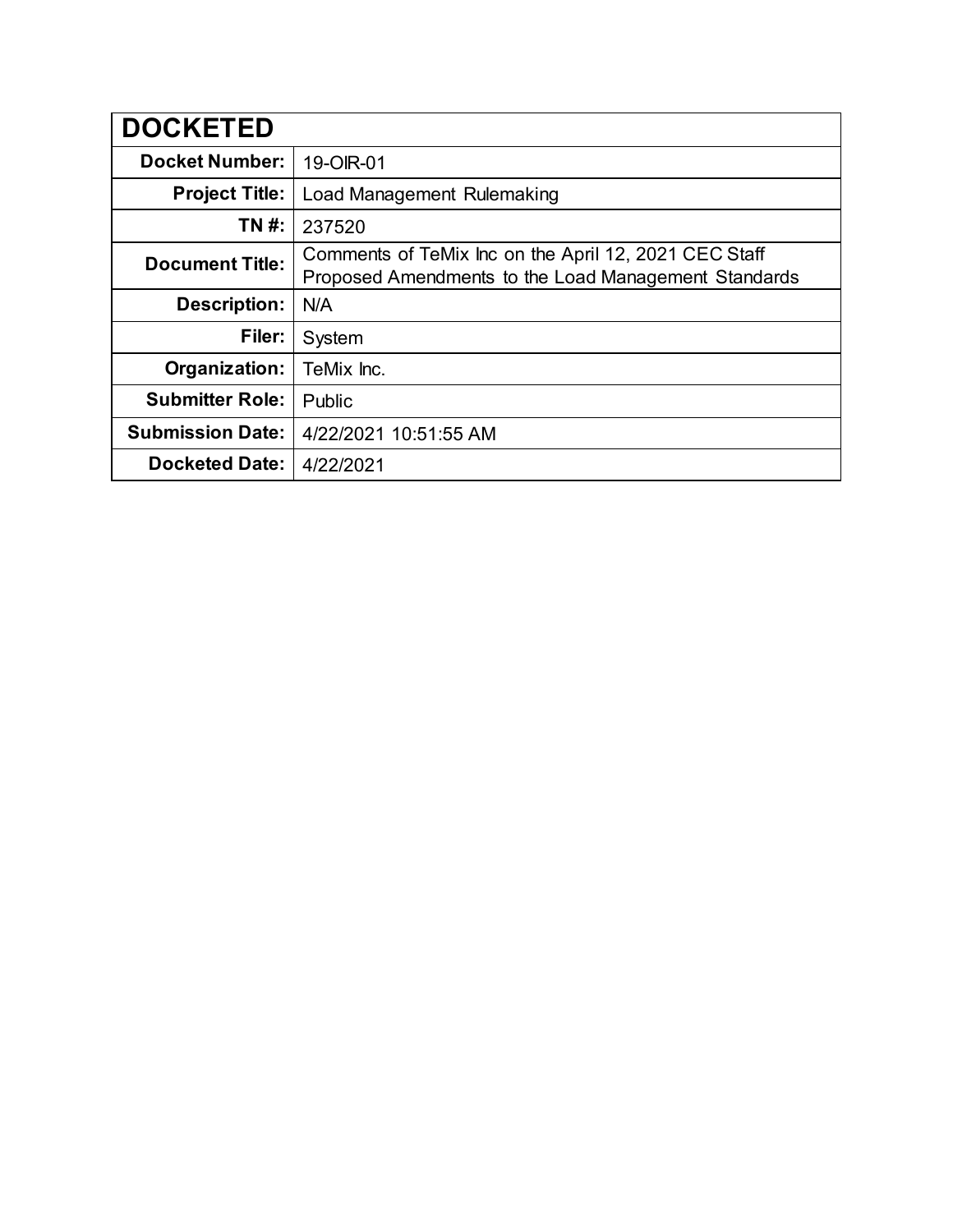**Comment Received From: TeMix Inc.** Submitted On: 4/22/2021 Docket Number: 19-OIR-01

## Comments of TeMix Inc on the April 12, 2021 CEC Staff Proposed Amendments to the Load Management Standards

Additional submitted attachment is included below.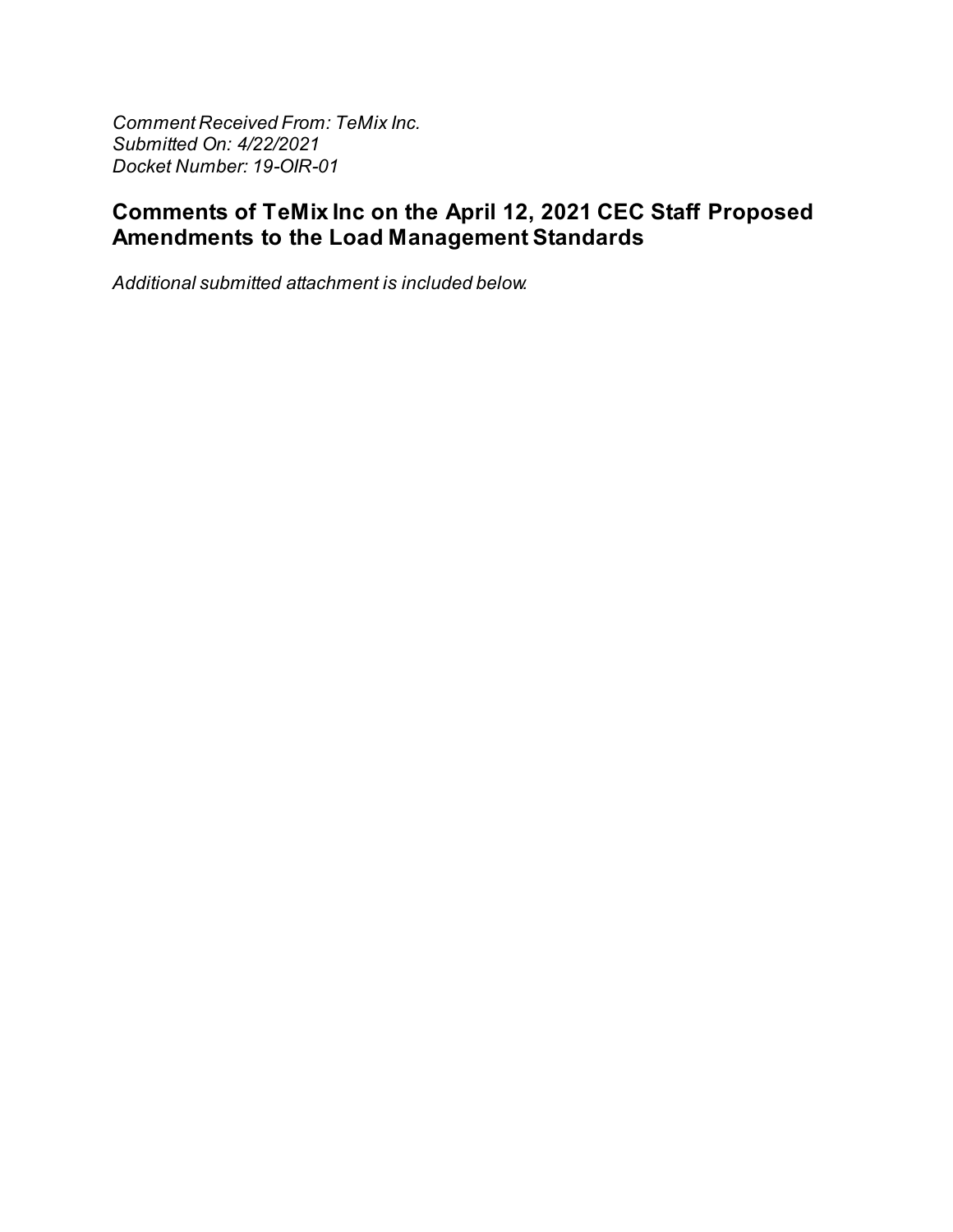

April 22, 2021 California Energy Commission Docket Office, MS-4 1516 Ninth Street Sacramento, CA 95814-5512

## **Comments of TeMix Inc. on the California Energy Commission Docket No. 19-OIR-01: CEC Staff Proposed Amendments to the Load Management Standards, April 12, 2021**

TeMix strongly supports the following key CEC staff recommendations as critical to achieving California's 100 percent clean energy and building and transport electrification goals at the lowest cost to customers:

*"The proposed load management standards amendments require utilities to develop locational hourly or sub-hourly rates that can be offered to all customers."*

*"The intent of the proposed amendments is to form the foundation for a statewide system of time and location dependent signals that can be used by automation enabled loads to provide real-time load flexibility on the electric grid."*

To ensure the success of the proposed amended Load Management Standards, TeMix recommends the following additional amendments:

1. Require real-time pricing tariffs (RTP) for the Load Management Standards be implemented with binding forward retail prices and transactions as the necessary support for resource adequacy and stabilization of bills and energy load in response to hourly and sub-hourly real time pricing (RTP). Otherwise, extreme weather or the fast response of electric vehicle charging, battery charging and discharging, electric heating and cooling, electric pumps, and other highly flexible devices can cause extreme bill and load volatility and insufficient forward investment to maintain resource adequacy.

The CEC has already funded and completed the necessary proof-of-concept pilot for such a forward and real-time price and transaction solution in the Retail Automated Transactive Energy System (RATES)<sup>[1](#page-2-0)</sup> project. The CEC and CPUC should immediately support and enable the deployment of RATES by all IOUs, CCAs, and municipals.

2. Deployment of the RATES solution cannot wait for more unnecessary, pure RTP pilots as pure RTP will ultimately fail for the reasons described above and cause another California electricity crisis. Time-of-Use tariffs are not dynamic and cannot respond to the already present conditions of high renewables variability, extreme weather, and responsive assets thereby increasing the costs to customers.

<span id="page-2-0"></span><sup>1</sup> Cazalet, Edward, Michel Kohanim, Orly Hasidim. 2020. A Complete and Low-Cost Retail Automated Transactive Energy System (RATES). California Energy Commission. Publication Number: CEC-500-2020-038.